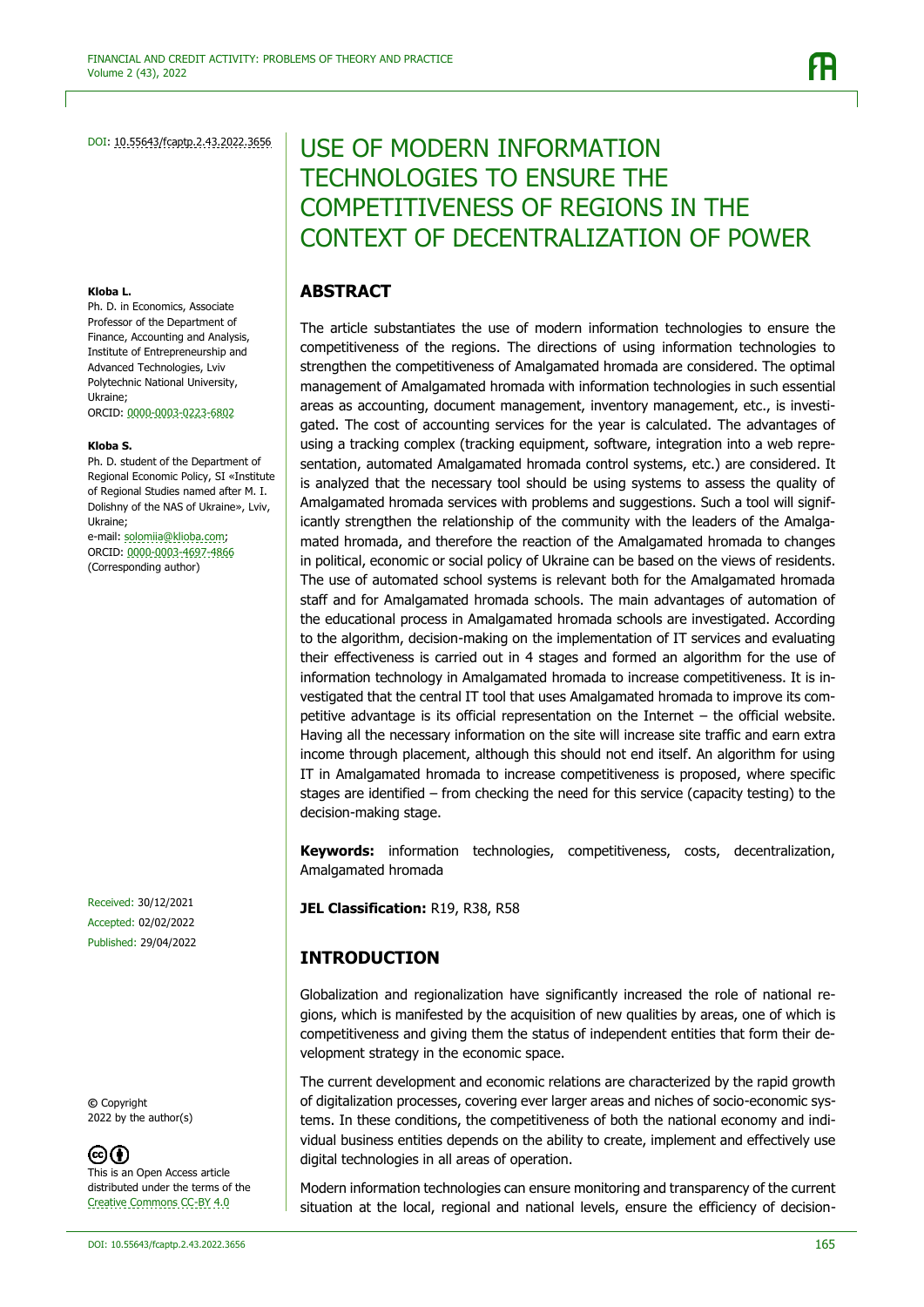making and implementation, quality and accessibility of administrative services based on e-government, etc.

### **RESEARCH ANALYSIS AND TASK SETTING**

The study of approaches to using modern information technologies to ensure the competitiveness of regions in the context of decentralization of power is debatable and insufficiently covered in the professional economic literature. Many works of domestic and foreign scientists are devoted to this issue. Among them are such as P. Bielienkoho, I. Brykovoi, L. Vashchenko, M. Viter, S. Hnatiuk, L. Hrynevych, O. Hrytsunov, D. Dubov, I. Klymenko, P. Klimushyn, R. Fatkhudinova. That is why for the successful functioning of the regions in the context of decentralization of power, it is necessary to use modern information technologies.

The article aims to study the use of modern information technologies to ensure the competitiveness of regions in the context of decentralization.

#### **PRESENTING MAIN MATERIAL**

The transition of the Ukrainian government to understanding the need for decentralization processes such as European ones allows for the formation of final administrative units – united territorial communities, to introduce the latest innovative tools to ensure the comfort of residents, optimize the use of resources and potential to strengthen competitive advantages.

One of the critical potential ways to increase competitiveness is modern information technologies, including in the framework of the state program «state in a smartphone».

To identify potential ways to use modern information technology (IT) in the process of performing Amalgamated hromadatheir functions, including increasing competitiveness, it is necessary to identify some areas of IT use (Figure 1).



**Figure 1.** Areas of using IT to strengthen the competitiveness of Amalgamated hromada

In general, the uses of IT are not rigid and can intersect and be interconnected or conditioned. At the same time, such grouping allows separating the primary beneficiaries from implementing these IT tools, especially in decentralization.

First of all, it is necessary to start with the administrative potential as part of the demographic potential of Amalgamated hromada because, without understanding, readiness and competence of management and professionalism of Amalgamated hromada administration, the performance of any functions (accounting, personnel, land management and utilities, etc.) can be prolonged or even ineffective.

The optimal management of Amalgamated hromada with IT will be considered in such critical areas as accounting, document management, inventory management and more. The main tasks that need to be addressed in the optimization of Amalgamated hromada management using modern IT solutions include the following:

- expansion of competencies;
- increasing the speed of decision-making without losing the quality of services;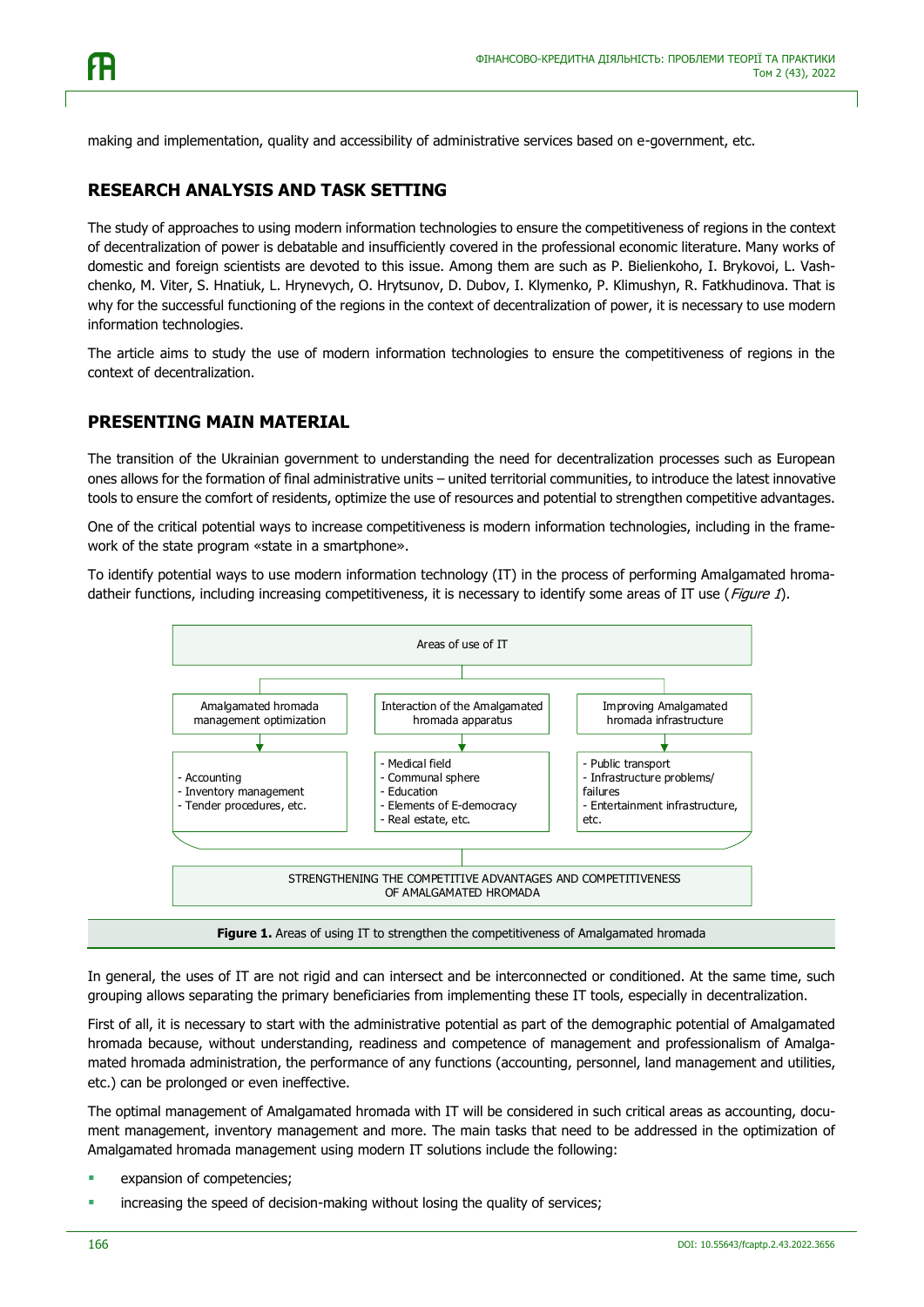- strengthening control over operations performed by the Amalgamated hromada administration;
- **EXECCE** effective cooperation with governing bodies, etc.

To accomplish these tasks, one of the main tools is automated community management systems – software packages that provide opportunities for communities (Amalgamated hromada) to implement a program with centralized accounting and management processes of some departments and organizations of municipal or Amalgamated hromada economy.

The main functionality of such software packages includes:

- accounting (maintaining all areas of accounting; synthetic and analytical accounting; operational analysis of the balance sheet, turnover, objects of analytical accounting, internal and external accounting, etc.);
- accounting for contracts (maintenance of warranties of any form; calendar planning of operations; analysis of settlements under contracts; quantitative and sum control of payments under agreements; calculation of penalties, etc.);
- accounting for cash (preparation of bank and cash documents; the formation of advance reports and keeping a log of settlements with accountable persons; accounting for salary payments on payment information; distribution of expenses (receipts) on accounts and contracts);
- **management of purchase and sale (control of terms of payments and shipments; accounting of accounts receivable** and cost; accounting of barter and customs transactions, etc.);
- costing and costing to determine the cost-effectiveness of Amalgamated hromada (operational calculation of the planned cost of production; maintaining information on arbitrary cost allocation bases; maintaining an archive of costing knowledge and values of cost allocation bases, etc.);
- management of motor transport (maintenance of the card index of motor transport; reception of applications for the performance of motor transport work; extract of travel letters; the account of fuel consumption; the statement of position of drivers; the understanding of a condition of tires and accumulators, etc.).

In addition, the significant tasks performed by software systems for community management automation include an accounting of personnel and wages, accounting of Amalgamated hromada property, management analysis, budget planning and control, tax accounting, customer relationships, utility accounting, etc.

As for other options for introducing the latest technologies, they are the basis for strengthening the control of Amalgamated hromada and increase comfort. In particular, we can note the installation of tracking equipment on buses and other equipment and the web representation (both on the official website and in the mobile application) to configure the display of equipment on the Amalgamated hromada map.

The advantages of using a tracking complex (tracking equipment, software, integration into a web representation, automated Amalgamated hromada control systems, etc.) are shown in Figure 2.



**Figure 2.** Advantages of using trackers on Amalgamated hromada transport (Source: compiled by the author on the basis [1])

Thus, it is possible to minimize driver fraud in terms of cheating mileage, hours, theft of fuel and consumables, misuse of transport, control of stops, breaks, and the overall mode of operation.

The obligation to introduce tracking equipment, together with the integration of online services of bus routes [2] (the latter services are in most cases free for Amalgamated hromada), will allow residents to form paths with minimal time, and thus increase comfort, which directly contributes to the competitiveness of Amalgamated hromada.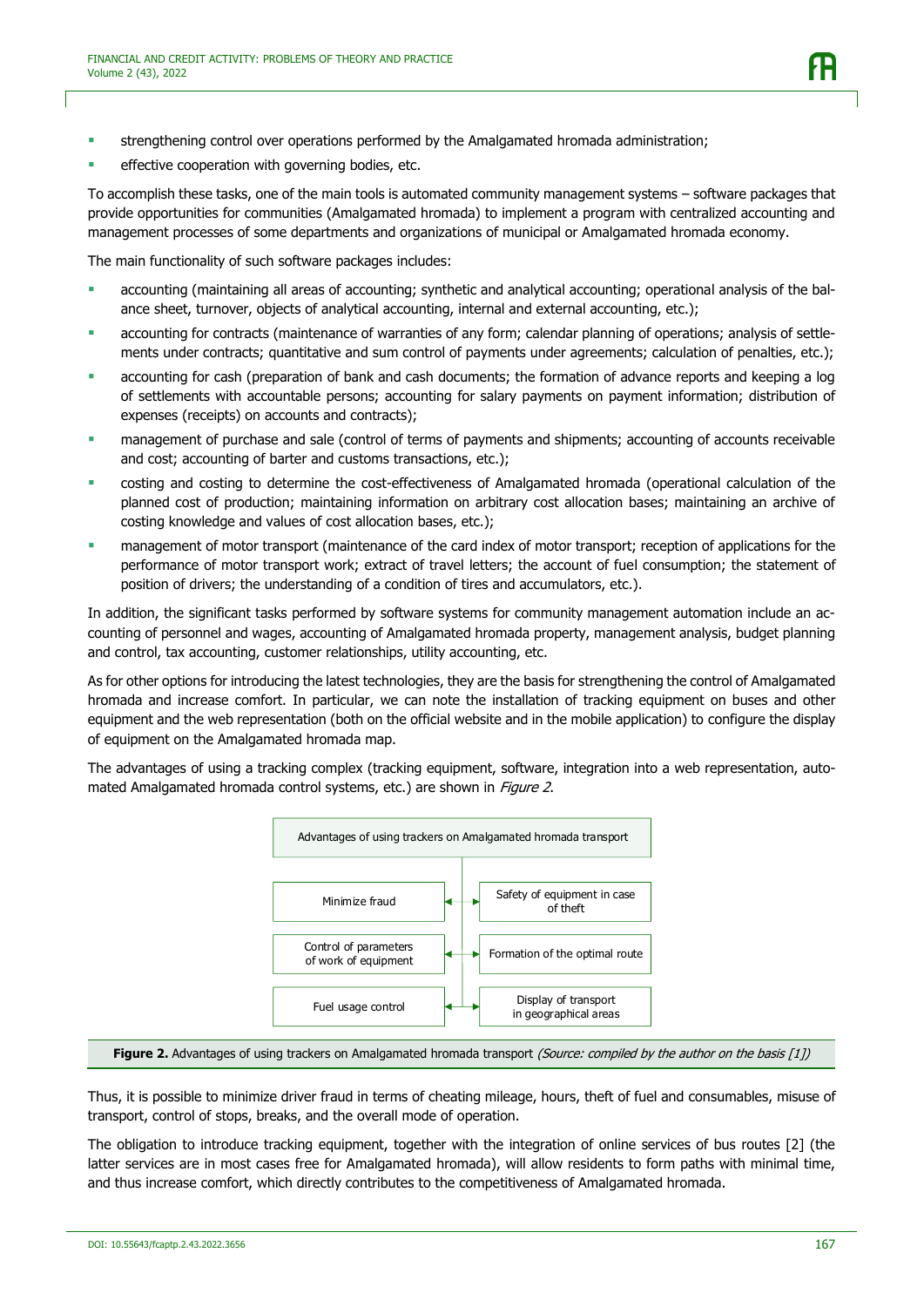The primary tool in the interaction of the Amalgamated hromada apparatus with the public and business is its web representation – the Amalgamated hromadawebsite. Note that the usual website in current conditions is insufficient functionality – it is necessary to develop a mobile application with the functionality available on the full version of the site.

On the main page of Amalgamated hromada, in addition to the mandatory elements defined by current regulations (e.g., budget, composition, etc.) and additional functionality that would significantly increase the attractiveness of Amalgamated hromada compared to standard sites. Such functionalities include:

- search engine (e.g. Ring [3]) selects information about events, persons, companies, places, streets, etc., in open databases. Such information will better reflect OTG's business partners; there is official information, which in commercial search engines is usually not included in the top search;
- **EXECT and increase Amalgamated hromada with a hyperlink to each of them, including other Amalgamated in the system of them** hromada areas, which, if necessary, will quickly find the necessary medical institutions, and educational institutions nearby;
- handbook that provides information on the composition of deputies, draft decisions, results of roll-call voting, decisions, and materials to them, information on the leadership of the council and deputies with personal pages of each, and the possibility of posting activity reports (for example, «Portal of roll-call voting of city council deputies» [4], «Database of information about deputies of the city council» [11], etc.);
- It is mandatory for the user to go to the page of the relevant Center for Administrative Services, namely the page where citizens are registered in the queue, such as the so-called «Transparent Offices» [5].

In general, these recommendations coincide with the Government's vision in the framework of the project «State in a smartphone». The launched application «Action» is a very effective tool for optimizing the cooperation processes between authorities / local governments with the people of the regions. At the same time, the expansion of functionality, which is inherent in the IT services in this Amalgamated hromada, will allow residents of the community to keep «a hand on the pulse» of events in the region. An additional positive of the use of Amalgamated hromada applications by community residents for Amalgamated hromada leaders will be to control the community's interests and identify different problems in the work of both public utilities and the community's bureaucracy.

As part of the decentralization reform, significant attention is paid to the anti-corruption component of the reform. Thus, in the framework of Amalgamated hromada – public interaction, it is necessary to provide the latter with the opportunity to respond to abuses of power, and fraud detected by residents or businesses and record relevant statements both on the Amalgamated hromada website and on various portals, such as the Anti-Corruption Portal [6]. The openness of power and decentralization provides for the possibility of covering information on the income of Amalgamated hromada leaders, for which it is worth implementing the transition to portals with such information, such as the Declaration Portal [7].

Speaking about the optimization of Amalgamated hromada management, it is impossible not to mention the elements of e-democracy, one of the elements of which may be the use of chatbots built into Amalgamated hromada web offices. Using available data sets provides answers to users' questions, not only online but also on popular social networks [8].

Optimization of Amalgamated hromada management is to establish effective leadership of the Amalgamated hromada management staff and utilities, which are subordinated to Amalgamated hromada, primarily the primary consumers of budget funds – medicine and education.

About medicine, to facilitate the work of Amalgamated hromada institutions and community residents, it is advisable to create a site with information about medical institutions. At the same time, the uniform requirements for websites will make it easier to navigate the sites and search for information on it. In Amalgamated hromada, where there are no hospitals, it is necessary to provide on the websites the possibility of registration in hospitals to which this Amalgamated hromada belongs. In addition, for such Amalgamated hromada, the most profitable will be the visualization and presentation on the community site of the nearest medical institutions (for example, the Map of medical institutions (Kyiv)] [9].

It is mandatory to automate medical facilities as much as possible, which will speed up the organizational issues of treatment and improve the atmosphere in the institutions, including in the queues that form to the doctors. Examples of such automated systems are Medea Medical Information System [10], Health of the Nation Information System (E-Health) [11], E-Health Platform – Polyclinic without queues [12], etc.

Such information systems are complex independent decisions for the management of all processes of functioning of clinics. The software product combines work with data, the comfort of communications, information support of doctors, financial and economic activity, analysis and decision-making by managers. The advantages of use include: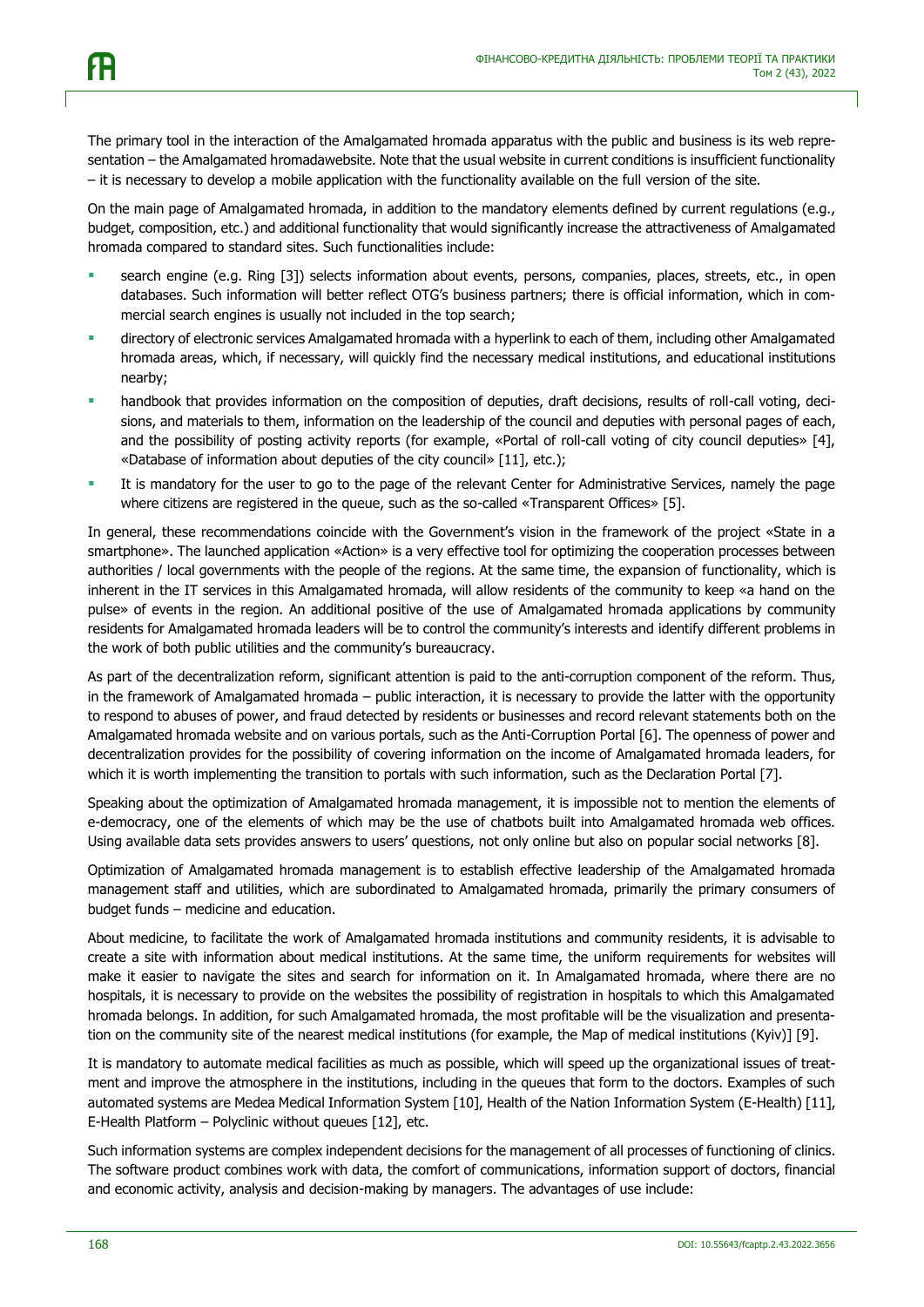- **EXEDENT** simultaneous online and offline operation of services;
- maintaining the entire volume of accounting records of the medical institution;
- **■** for an exchange with other medical systems, data can be imported and exported by accepted international standards and so on.

Given the aging of the nation and the emigration of the working population, the issue of finding a cure for the community has become essential for Amalgamated hromada, especially since the beginning of the decentralization reform. In our opinion, it is worth paying attention to such services as:

- iMedic portal;
- **Database of available drugs in state pharmacies;**
- Portal Tabletki.Ua:
- The project «There is a medicine», etc.

The ability to search Amalgamated hromada sites or Amalgamated hromada medical facilities using information obtained from these sites will allow you to detect the presence / absence of drugs in the hospital or pharmacies Amalgamated hromada and find the nearest pharmacies where drugs are available.

Automation of processes and setting up the portal will simplify the hospital's work, which will increase the well-being of residents, which will increase the competitiveness of Amalgamated hromada compared to other communities where there has been no significant informatization. At the same time, the high information content of Amalgamated hromada sites will allow businesses to identify demand and fill it with both goods and medical services.

Turning to education, it is worth noting the many options for the use of IT, which would increase the competitiveness of Amalgamated hromada G, ranging from technological websites of educational institutions and ending with intelligent boards in offices.

He use of automated school systems, such as AS School [13], is relevant for both Amalgamated hromada staff and Amalgamated hromada schools; however, we emphasize the need to use a single approach to reduce integration problems and save on product implementation in institutions. The cost of such systems ranges from 30 to 80 thousand UAH [14], which is quite a low cost compared to similar plans for other areas. Consider the main advantages of using automated systems in schools (Figure 3).

As for specific subjects, numerous programs, educational sites, and online courses allow you to significantly increase the level of knowledge about events or phenomena in a short period. For example, «Interactive learning map» [15] is an electronic cartographic resource that combines the properties of an electronic textbook and a cartographic manual for studying and improving knowledge of the history of Ukraine. Developed by modern technologies, the educational resource meets the requirements approved by the Ministry of Education and Science of Ukraine for the course, is a visual tool that combines different forms of perception helps the teacher to prepare and conduct lessons based on computer class, multimedia projector, interactive whiteboard, and students - in the deepening of geographical knowledge and the development of spatial competence.

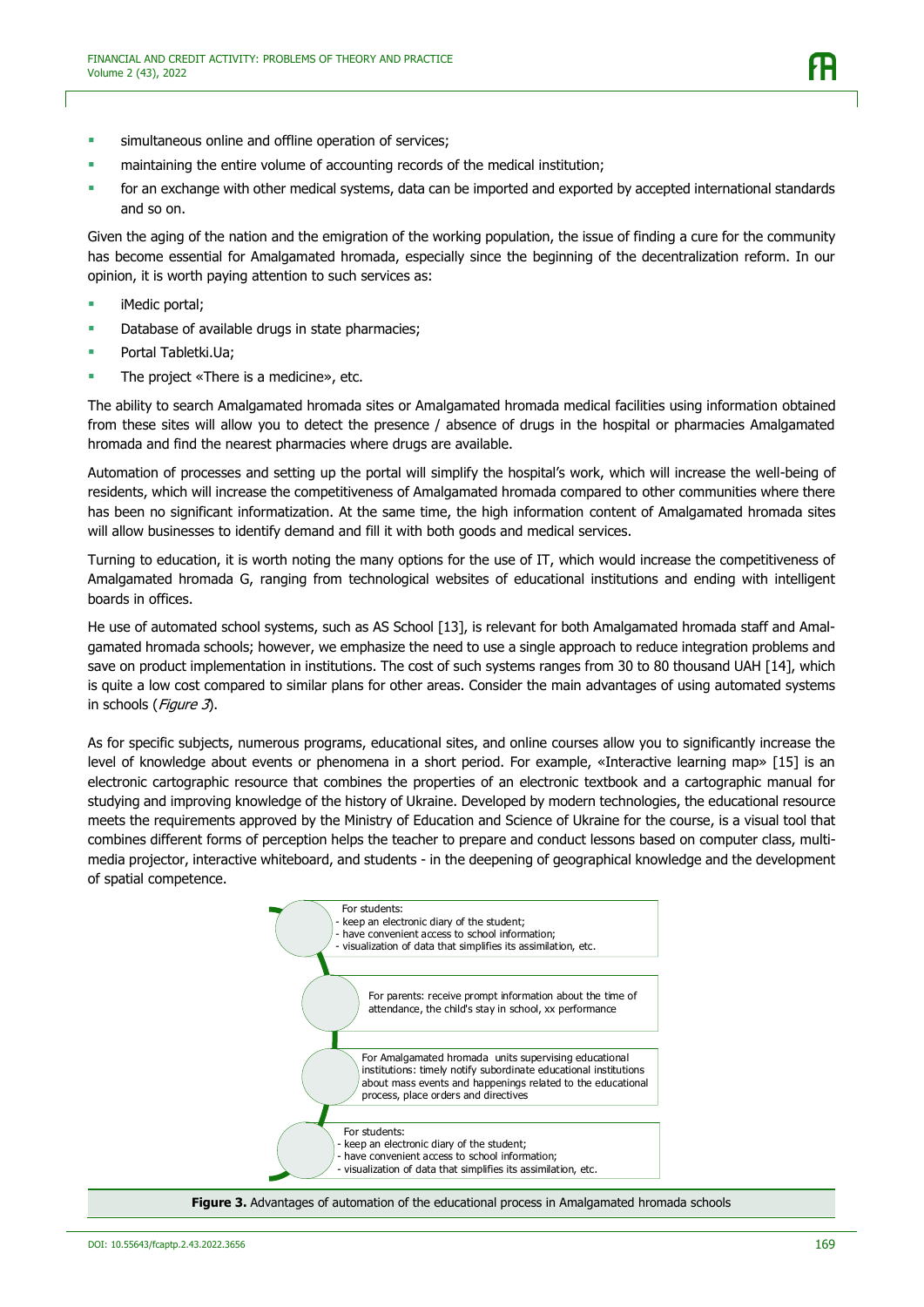There are many such course improvements, including free ones, and their use in educational activities depends on the interest of the school principal and a particular teacher.

If we consider Amalgamated hromada as a whole, namely the web representation of Amalgamated hromada on the Internet, then in our opinion, first of all, should be reflected all available within Amalgamated hromada Amalgamated hromada educational institutions – from nurseries to higher education institutions, for example, the formation of Amalgamated hromada map with filters, formed based on information obtained from a database of 12416 primary institutions [16]. In addition, the ability to enroll a child in kindergarten [17], school or university [18] online will free up some of the resources of educational institutions, which will be aimed at improving the quality of education or training.

It is also considered that most of the opportunities to optimize the Amalgamated hromada site using third-party web resources are free for Amalgamated hromada. The costs will include only funds that will be used to develop, update and maintain your website.

Availability of links to Amalgamated hromada educational activities:

- will significantly simplify the work of parents and students;
- will increase the traffic of the Amalgamated hromada site, and therefore raise it in search rankings, which will interest investors;
- it will reduce educational emigration because the choice among educational institutions and their search will quickly identify priority institutions in the Amalgamated hromada.

Children's leisure in the form of tracking on the map of clubs (for example, through the functionality of the site «Portal Circle» [19] or Portal Electronic queue in children's schools [20]), when integrated into the site Amalgamated hromada, allows you to see the entire base of extracurricular activities in Amalgamated hromada, choose circles on filters (closest to home, by age, by area of activity, even by the form of ownership) and enroll the child in the selected circle for a specific time.

Turning to ways to improve the Amalgamated hromada infrastructure through the implementation of IT, it should be noted the need for a systematic approach to this issue, which should be to establish uniform requirements for finished products / services.

Different vendors will slow down the equipment due to possible conflicts and failures, including software when combined into a single network. For example, when installing street surveillance cameras from different suppliers, operational repairs are complicated, and coding methods may differ, which will slow down the operation of monitoring systems and so on.

The availability of informing residents about the nearest sports and cultural and entertainment facilities will increase the morale and physical education of children and adults, namely: biathlon shooting ranges, playgrounds with training equipment, swimming pools, sports palaces, bike tracks, gyms, rowing canals, sports complexes, aeroclubs and aviation sports clubs, sports and youth schools, etc. [21].

Infrastructure projects should be fully or partially reflected on the official website of Amalgamated hromada, which will confirm the quality of the use of targeted funds and monitor the state of Amalgamated hromada infrastructure.

Infrastructural (new and updated) implementations of the latest IT approaches include:

- Informatization by public utilities of repair works and supply of public utilities. In our opinion, it is mandatory to equip  $\mathbf{1}$ . specialized equipment with trackers, which will allow users to display information about the availability of special equipment at emergency facilities of the Amalgamated hromada infrastructure online. Additional information on the number of funds allocated for this repair, reflected on the Amalgamated hromada website, will allow for public control over the efficiency of use.
- $2.$ Opening of centres for the provision of administrative services, at least in the main settlement of Amalgamated hromada, which will stimulate the acceleration of the resolution of a significant part of legal issues arising among the residents of Amalgamated hromada.
- $3<sub>1</sub>$ Web-cameras in Amalgamated hromada is an essential tool for increasing competitiveness in Amalgamated hromada, especially in the context of changing government structures on the ground, because:
	- a) Increase security The National Police, with access to video and archival data, will be able to solve some crimes «in hot pursuit»;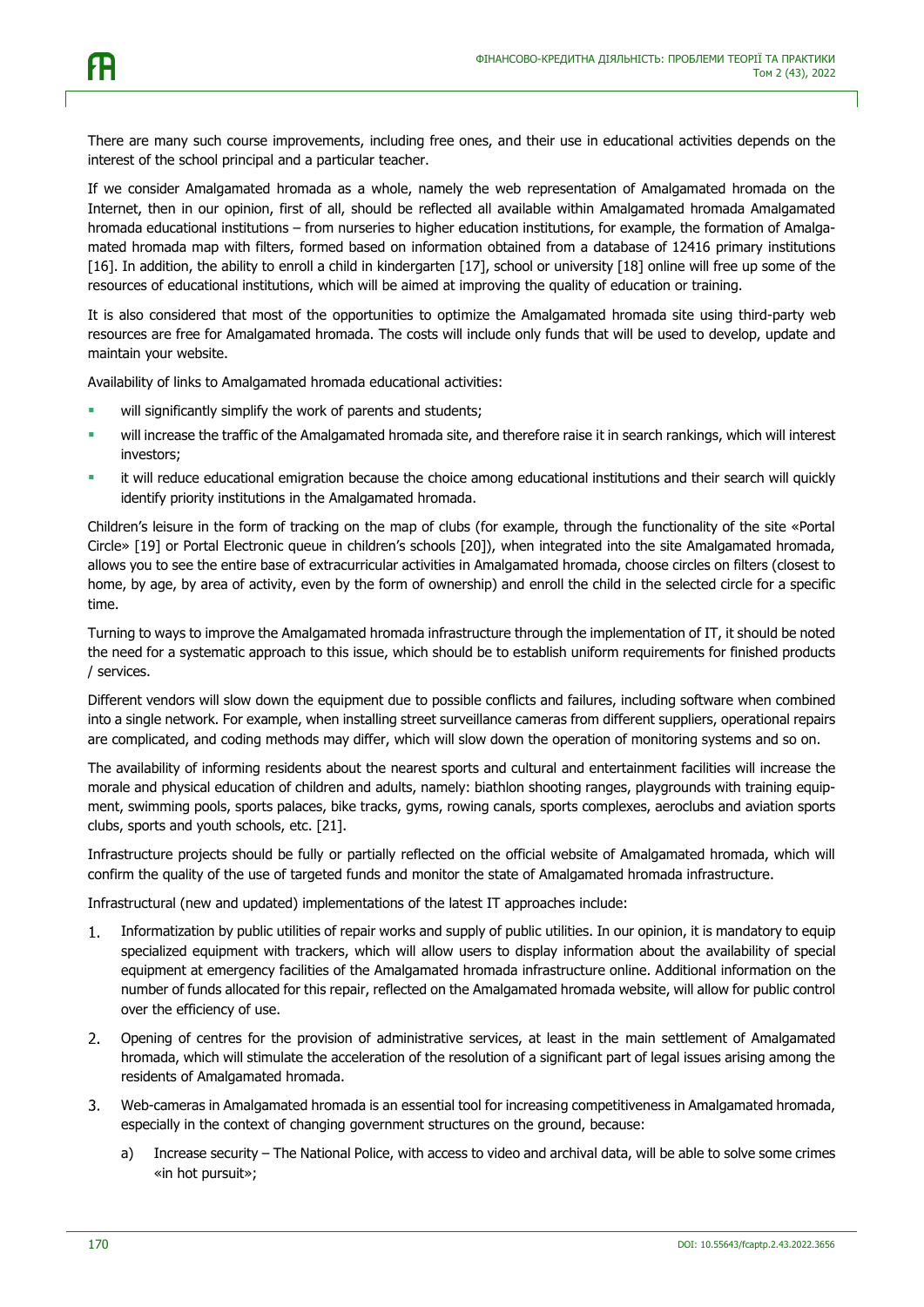- b) Improve traffic detected congestion can be eliminated by rapid changes in lighting, street equipment, and drivers to determine the optimal route to bypass traffic jams, etc;
- c) Improve the environment Detected objects that significantly pollute the domain will be identified, and the results of observations can be the basis for a decision in lawsuits against pollutants;
- d) It will increase social stability, allowing continuous monitoring and control over illegal actions of participants or third parties, etc., in places where people or children congregate.
- Automation of the access regime in administrative institutions (with a regular generation of reports on the 4. Amalgamated hromada website) will monitor the regularity of visits by officials to workplaces.
- Installation of information boards (information panels), which will display the waiting time of shuttle buses (with 5. installed tracking equipment), will increase the comfort, increase the attractiveness of Amalgamated hromada in the eyes of community residents.

In our opinion, a necessary tool should be the use of Amalgamated hromada service quality assessment systems with problems and suggestions. Such a tool will significantly strengthen the relationship of the community with the leaders of the Amalgamated hromada, and therefore the reaction of the Amalgamated hromada to changes in political, economic or social policy of Ukraine can be based on the views of residents.

Based on the above, we will form an algorithm for using Amalgamated hromada IT to achieve competitive advantages over other regions (Figure 4).

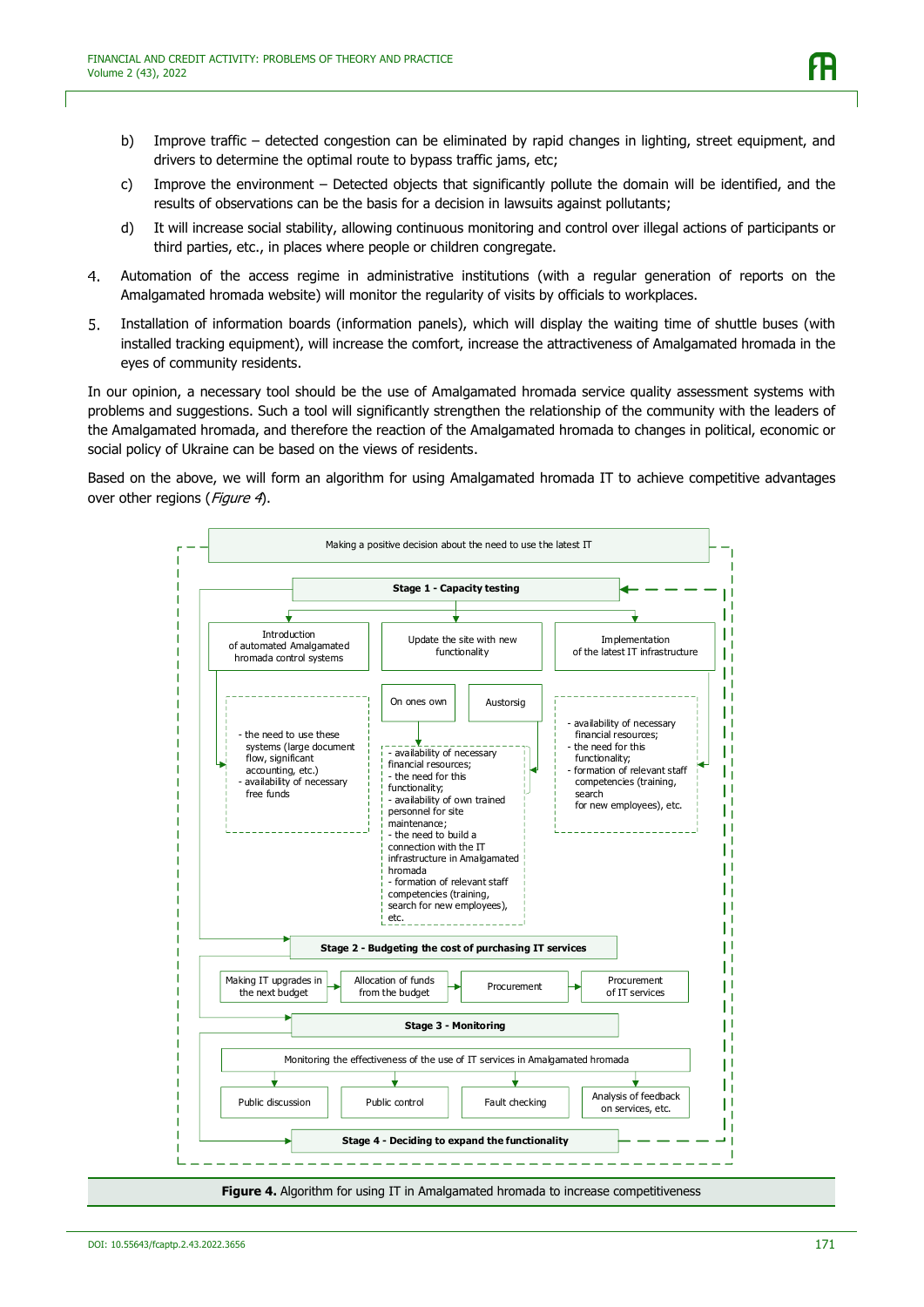According to the algorithm, decision-making on implementing IT services and evaluating their effectiveness is carried out in 4 stages. The most important is the first stage when the possibilities of implementing IT services (financial, human, technical, etc.) and their need are calculated (in rural Amalgamated hromada, there is usually no need to install a board with the marks of buses).

The next stage involves bureaucratic procedures for forming a strategy for the use of IT in the activities of Amalgamated hromada and the formation of the necessary budget procedures, procurement and actual implementation of new technologies in Amalgamated hromada.

The third stage involves all-party monitoring of the effectiveness of implementing IT services in Amalgamated hromada – from public discussion on forums to check the logging of software failures to decide in the fourth stage on the need to expand the functionality of IT services in Amalgamated hromada.

Summing up, we note that, in our opinion, the primary IT tool that uses Amalgamated hromada to increase its competitive advantage is its official representation on the Internet – the official website. Availability in modern social networks is also mandatory, as the leading news/changes in the Amalgamated hromada should be shared with the community residents. Also, the development of a mobile application that would duplicate the functionality of the leading site – will further expand the number of informed citizens, business representatives, etc.

The leading site should have an Amalgamated hromada map on one of the pages; wherewith the help of filters and masks, and the user should be able to select relevant information for him at the moment, for example:

- **EXECUTE:** Are there any repairs nearby?
- Is there a traffic jam nearby?
- **Where is the nearest pharmacy or hospital?**
- **EXECUTE:** In which kindergarten to enroll a child?
- **How much did the budget spend on kindergarten, etc.**

Having all the necessary information on the site will increase site traffic and earn extra income through placement, although this should not end itself.

The presence of an active population, which through the primary means of communication will inform about the identified problems in the utilities (pipe breaks, power outages, etc.), transport infrastructure (large potholes, damage to sidewalks, falling trees) in the social sphere (not enough doctors, rudeness of government officials) bodies) will increase public confidence in the stability of Amalgamated hromada in general.

Additional infrastructure projects that use modern IT solutions – along with the city video cameras and tracking equipment on public vehicles – are essential to open administrative service centers, simplifying most registration operations for community residents.

Last but not least is the possibility for activists to cover the issue of ecology or cultural heritage, displaying on the Amalgamated hromada map (on the website) photos of confirmations with geolocation data and with the appropriate placement of labels on the map.

#### **CONCLUSIONS**

Thus, an example of improving the infrastructure with the help of IT services can be the use of trackers on community transport, not only on buses but also on other public transport, which will allow community residents to track traffic using a web page or a separate/integrated application.

To date, there are a significant number of individual applications in the field of transport, education, medicine and more. The combination of analogs of such applications in one community's IT services will significantly improve the latter's image and strengthen its competitive advantages over other communities.

In general, the use of the latest IT services will strengthen the recovery of villages and settlements by increasing the possibility of an impact on Amalgamated hromada through Amalgamated hromada IT services, improving living conditions in the community by enhancing standards of utilities and quality control over the work of utilities, public involvement decisions in communities.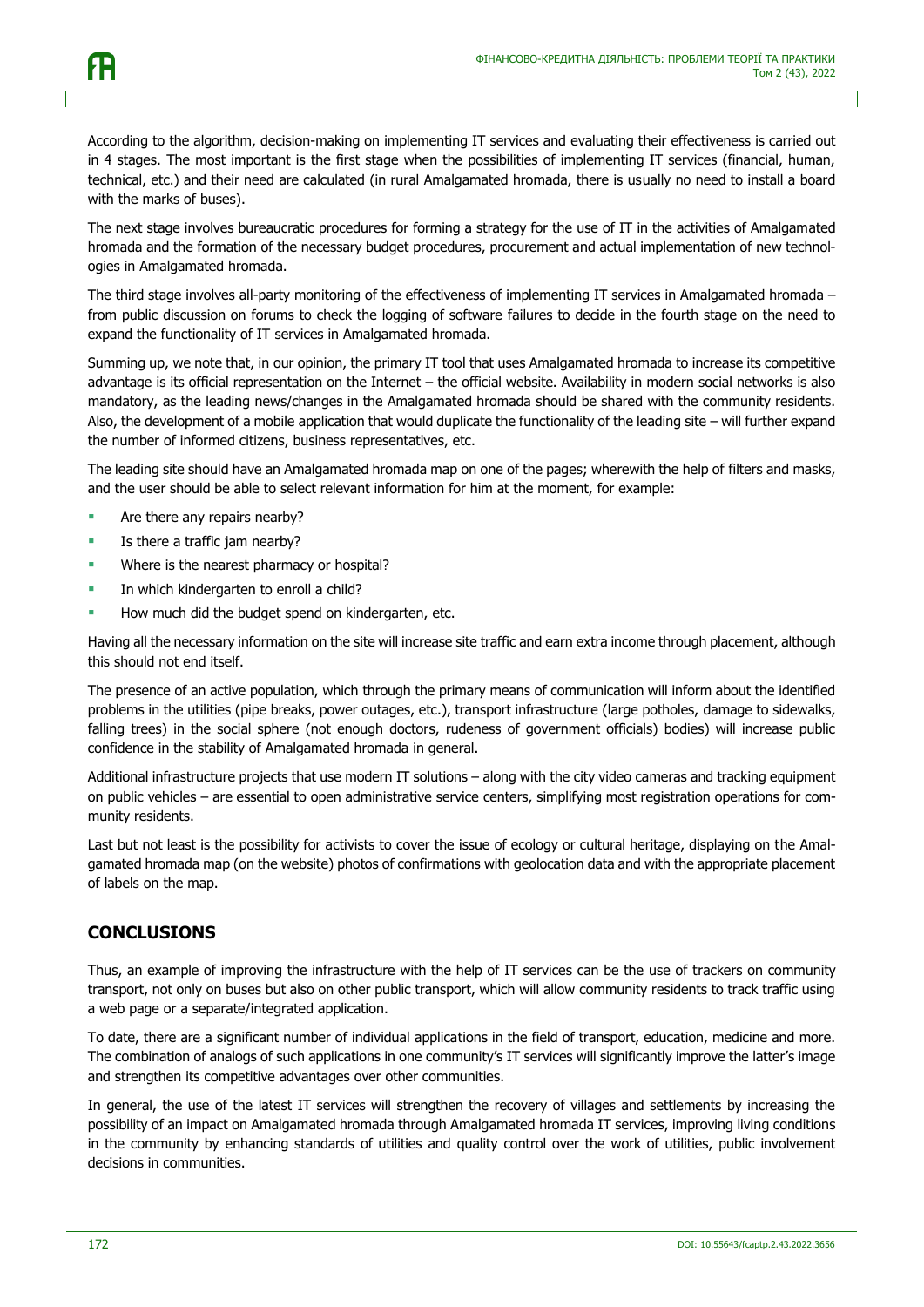## **REFERENCES / ЛІТЕРАТУРА**

- 1. IOS/Android prilozhenie [IOS/Android application]. (n. d.). Retrieved from [https://gps](https://gps-traker.com.ua/ios-android-prilozhenie)[traker.com.ua/ios-android-prilozhenie](https://gps-traker.com.ua/ios-android-prilozhenie) [in Russian].
- $2.$ Merezha avtobusnykh marshrutiv: vebsait [Bus route network: website]. (n. d.). Retrieved from [http://texty.org.ua/d/2019/bus\\_network](http://texty.org.ua/d/2019/bus_network) [in Ukrainian].
- $3.$ Poshuk v derzhavnykh reiestrakh ta proektakh Kantseliarskoi sotni: vebsait [Search in state registers and projects of the Office Hundred: website]. (n. d.). Retrieved from [https://ring.org.ua](https://ring.org.ua/) [in Ukrainian].
- $\overline{4}$ Poimenne holosuvannia deputativ m. Dnipra: vebsait [Roll-call voting of Dnipro deputies: website]. (n. d.). Retrieved from [http://edeputat.dniprorada.gov.ua](http://edeputat.dniprorada.gov.ua/) [in Ukrainian].
- $5 -$ Deputatskyi korpus: vebsait [Deputy Corps: website]. (n. d.). Retrieved from <http://zor.gov.ua/deputat/all> [in Ukrainian].
- 6. Prozoryi ofis. Vinnytska miska rada: vebsait [Transparent office. Vinnytsia City Council: website]. (n. d.). Retrieved from <https://transparent.vmr.gov.ua/default.aspx> [in Ukrainian].
- Antykoruptsiinyi portal: vebsait [Anti-corruption portal: website]. (n. d.). Retrieved from <http://corr.com.ua/rozsliduvannya> [in Ukrainian].
- $8<sub>1</sub>$ Portal Deklaratsii: vebsait [Declaration portal: website]. (n. d.). Retrieved from [https://declarations.com.ua](https://declarations.com.ua/) [in Ukrainian].
- 9. Chat-bot Lviv City Helper [Lviv City Helper chatbot: website]. (n. d.). Retrieved from [https://t.me/lviv\\_city\\_helper\\_bot](https://t.me/lviv_city_helper_bot) [in Ukrainian].
- 10. Karta medychnykh zakladiv (m. Kyiv): vebsait [Map of medical institutions (Kyiv): website]. (n. d.). Retrieved from <http://health.kiev.ua/medlist> [in Ukrainian].
- 11. Medicinskaya informacionnaya sistema «Medejr»: vebsajt [Medical information system «Medeir»: website]. (n. d.). Retrieved from [http://e](http://e-life.com.ua/innovatsionnye-razrabotki-nashej-kompanii)[life.com.ua/innovatsionnye-razrabotki-nashej](http://e-life.com.ua/innovatsionnye-razrabotki-nashej-kompanii)[kompanii](http://e-life.com.ua/innovatsionnye-razrabotki-nashej-kompanii) [in Russian].
- 12. Informatsiina systema «Zdorovia Natsii» (nHealth): vebsait [Health of the Nation Information System (nHealth): website].

(n. d.). Retrieved from [http://e](http://e-life.com.ua/innovatsionnye-razrabotki-nashej-kompanii)[life.com.ua/innovatsionnye-razrabotki-nashej](http://e-life.com.ua/innovatsionnye-razrabotki-nashej-kompanii)[kompanii](http://e-life.com.ua/innovatsionnye-razrabotki-nashej-kompanii) [in Ukrainian].

- 13. Platforma E-Health Poliklinika bez cherh: vebsait [E-Health Platform – Polyclinic without queues: website]. (n. d.). Retrieved from [https://newmedicine.com.ua](https://newmedicine.com.ua/) [in Ukrainian].
- 14. AS Shkola: vebsait [AU School: website]. (n. d.). Retrieved from <https://school.osvita.net/ua/price> [in Ukrainian].
- 15. Interaktyvna navchalna karta: vebsait [Interactive learning map: website]. (n. d.). Retrieved from [https://magneticonegis.maps.arcgis.com/apps/MapJo](https://magneticonegis.maps.arcgis.com/apps/MapJournal/index.html?appid=b351e7d51b814551a9f5d279fc4d5c34%23) [urnal/index.html?appid=b351e7d51b814551a9f5d27](https://magneticonegis.maps.arcgis.com/apps/MapJournal/index.html?appid=b351e7d51b814551a9f5d279fc4d5c34%23) [9fc4d5c34#](https://magneticonegis.maps.arcgis.com/apps/MapJournal/index.html?appid=b351e7d51b814551a9f5d279fc4d5c34%23) [in Ukrainian].
- 16. Baza danykh z 12416 nachalnykh zakladamy poshuk, otsinka, vidhuky, reitynh korystuvachiv: vebsait [Database of 12416 primary schools – search, rating, reviews, user rating: website]. (n. d.). Retrieved from [http://nz.pedpresa.com.ua](http://nz.pedpresa.com.ua/) [in Ukrainian].
- 17. Servis reiestratsii dytyny do DNZ Ukrainy: vebsait [Child registration service in Ukrainian universities: website]. (n. d.). Retrieved from <https://reg.isuo.org/preschools> [in Ukrainian].
- 18. Onlain-podannia dokumentiv do VNZ, informatsiina systema «Konkurs»: vebsait [Online submission of documents to the university, information system «Competition»: website]. (n. d.). Retrieved from [http://vstup.info](http://vstup.info/) [in Ukrainian].
- 19. Portal Hurtok: vebsait [Portal Circle: website]. (n. d.). Retrieved from [http://gurtok.org](http://gurtok.org/) [in Ukrainian].
- 20. Portal Elektronna cherha v dytiachi navchalni zaklady (m. Lviv): vebsait [Electronic queue portal for children's educational institutions (Lviv): website]. (n. d.). Retrieved from [https://edu.smart.lviv.ua](https://edu.smart.lviv.ua/) [in Ukrainian].
- 21. Elektronnyi reiestr sportyvnykh sporud Ukrainy: vebsait [Electronic register of sports facilities of Ukraine: website]. (n. d.). Retrieved from [http://www.sportsporudy.gov.ua](http://www.sportsporudy.gov.ua/) [in Ukrainian].

Кльоба Л., Кльоба С.

## **ВИКОРИСТАННЯ СУЧАСНИХ ІНФОРМАЦІЙНИХ ТЕХНОЛОГІЙ ДЛЯ ЗАБЕЗПЕЧЕННЯ КОНКУРЕНТОСПРОМОЖНОСТІ РЕГІОНІВ У КОНТЕКСТІ ДЕЦЕНТРАЛІЗАЦІЇ ВЛАДИ**

Обґрунтовано використання сучасних інформаційних технологій для забезпечення конкурентоспроможності регіонів. Розглянуто напрями використання інформаційних технологій для посилення конкурентоспроможності об'єднаних територіальних громад (далі – ОТГ). Досліджено оптимальне управління ОТГ із використанням інформаційних технологій у таких основних сферах, як бухгалтерський облік, документооборот, управління запасами тощо. Проведено розрахунок витрат на обслуговування бухгалтерії за рік. Розглянуто переваги використання трекінгового